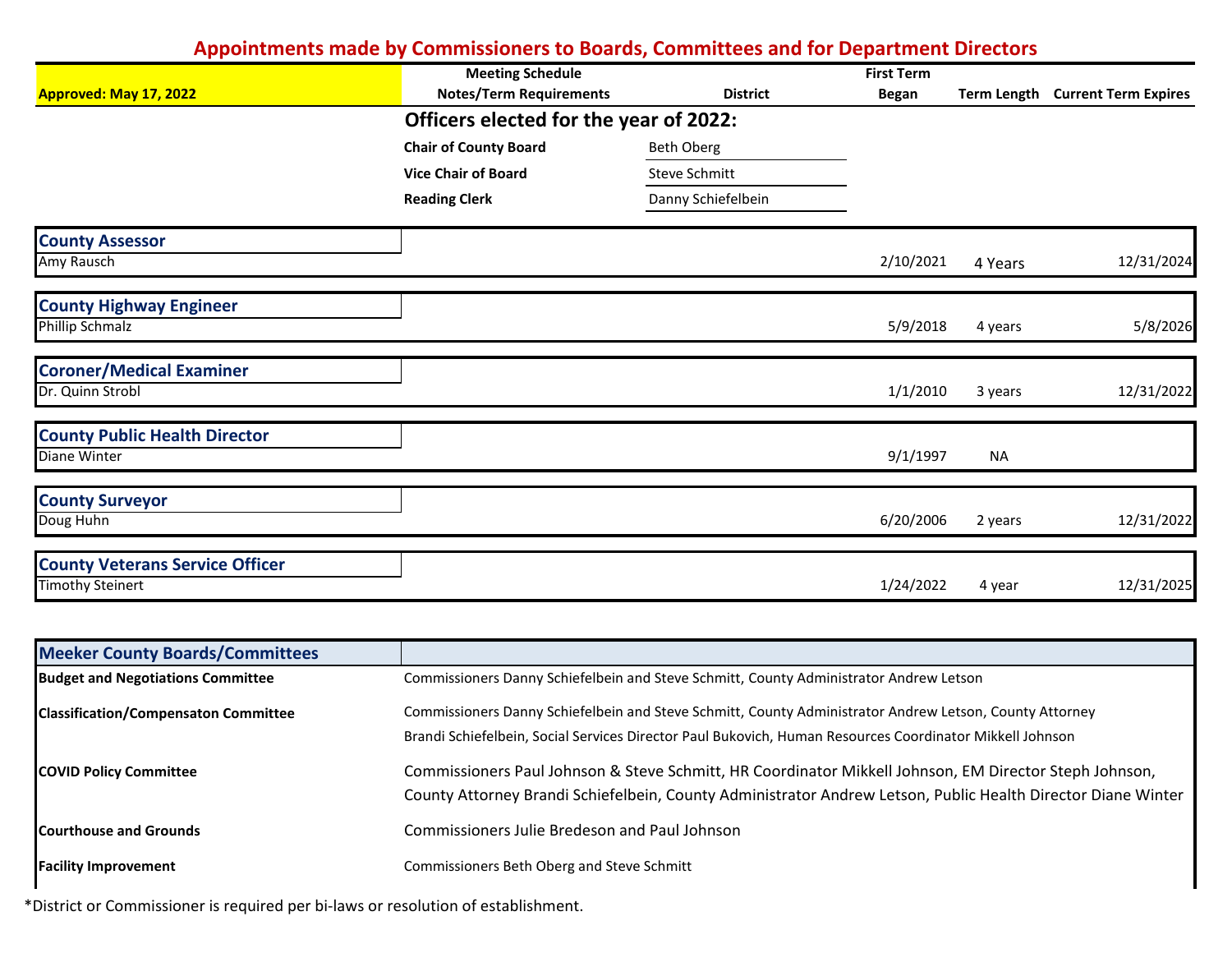|                                         | <b>Meeting Schedule</b>                                                                                                                                                                  |                 | <b>First Term</b> |             |                             |  |  |
|-----------------------------------------|------------------------------------------------------------------------------------------------------------------------------------------------------------------------------------------|-----------------|-------------------|-------------|-----------------------------|--|--|
| <b>Approved: May 17, 2022</b>           | <b>Notes/Term Requirements</b>                                                                                                                                                           | <b>District</b> | Began             | Term Length | <b>Current Term Expires</b> |  |  |
| <b>Governmental Relations Committee</b> | All board members                                                                                                                                                                        |                 |                   |             |                             |  |  |
| <b>IGravel Tax Committee</b>            | <b>Commissioners Steve Schmitt and Julie Bredeson</b>                                                                                                                                    |                 |                   |             |                             |  |  |
| <b>Information Technology Committee</b> | Commissioners Paul Johnson and Danny Schiefelbein                                                                                                                                        |                 |                   |             |                             |  |  |
| <b>Investment Committee</b>             | County Treasurer Sharon Euerle, Commissioners Steve Schmitt and Danny Schiefelbein, County Administrator<br>Andrew Letson, Hospital CEO Kurt Waldbillig, and Hospital CFO Nicole Siegner |                 |                   |             |                             |  |  |
| <b>Personnel Committee</b>              | Commissioners Paul Johnson and Julie Bredeson, County Administrator Andrew Letson<br>Alternates: Commissioners Steve Schmitt, Danny Schiefelbein and Beth Oberg                          |                 |                   |             |                             |  |  |
| <b>Road Viewing Committee</b>           | All board members                                                                                                                                                                        |                 |                   |             |                             |  |  |
| <b>Safe Road Coalition</b>              | <b>Commissioner Steve Schmitt</b>                                                                                                                                                        |                 |                   |             |                             |  |  |
| <b>Tax Abatement Committee</b>          | Same Commissioners as MCDC Board (other three as alternates), County Administrator Andrew Letson and Economic<br>Development Director                                                    |                 |                   |             |                             |  |  |
| <b>Waste Management</b>                 | <b>Commissioners Steve Schmitt and Paul Johnson</b>                                                                                                                                      |                 |                   |             |                             |  |  |
| <b>Weed Committee</b>                   | Commissioners Danny Schiefelbein and Julie Bredeson                                                                                                                                      |                 |                   |             |                             |  |  |
| Yellow Ribbon Committee                 | <b>Commissioner Steve Schmitt</b>                                                                                                                                                        |                 |                   |             |                             |  |  |

| Multi County or Multi Jurisdictions Boards and Committees |                                            |
|-----------------------------------------------------------|--------------------------------------------|
| <b>Association of MN Counties Committees</b>              |                                            |
| <b>AMC Environment &amp; Natural Resources</b>            | Commissioner Julie Bredeson                |
| <b>AMC General Government</b>                             | Commissioner Danny Schiefelbein            |
| <b>AMC Health &amp; Human Services</b>                    | Commissioner Beth Oberg                    |
| <b>AMC Public Safety</b>                                  | <b>Commissioner Steve Schmitt</b>          |
| <b>AMC Transportation &amp; Infrastructure</b>            | <b>Commissioner Paul Johnson</b>           |
| <b>AMC Voting Delegates</b>                               | All Commissioners and Administrator Letson |

| <b>Aquatic Invasive Species Committee</b> | [Meet 3rd Wednesday of the month. 3 year terms with limit of no more than 5 consecutive terms (15 years max.) |         |            |  |  |  |
|-------------------------------------------|---------------------------------------------------------------------------------------------------------------|---------|------------|--|--|--|
| Leo Bauer                                 | 8/19/2014                                                                                                     | 3 years | 12/31/2024 |  |  |  |
| Karen Langmo                              | 8/19/2014                                                                                                     | 3 years | 12/31/2023 |  |  |  |
| Ronald Graham                             | 1/5/2021                                                                                                      | 3 years | 12/31/2023 |  |  |  |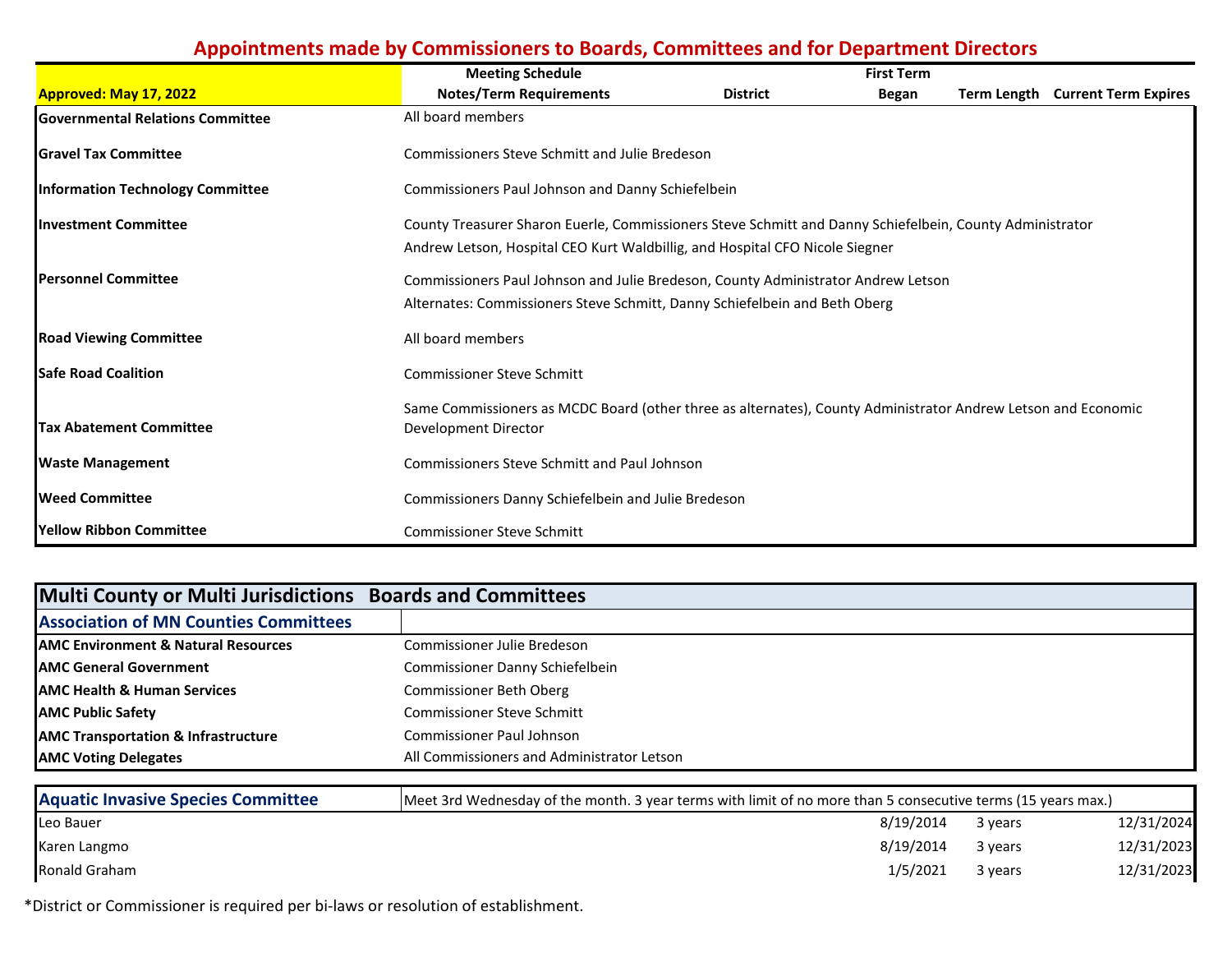|                                            | <b>Meeting Schedule</b>                                                                                          |                                                | <b>First Term</b> |           |                                  |
|--------------------------------------------|------------------------------------------------------------------------------------------------------------------|------------------------------------------------|-------------------|-----------|----------------------------------|
| <b>Approved: May 17, 2022</b>              | <b>Notes/Term Requirements</b>                                                                                   | <b>District</b>                                | <b>Began</b>      |           | Term Length Current Term Expires |
| Kristin Jaquith                            |                                                                                                                  |                                                | 5/18/2021         | 3 years   | 12/31/2023                       |
| <b>Gene Putzier</b>                        |                                                                                                                  |                                                | 1/6/2015          | 3 years   | 12/31/2024                       |
| Mike Solbrack                              |                                                                                                                  |                                                | 8/19/2014         | 3 years   | 12/31/2023                       |
| Julie Bredeson                             |                                                                                                                  | *Commissioner                                  |                   | 3 years   | 12/31/2023                       |
| Paul Johnson                               |                                                                                                                  | *Commissioner                                  |                   | 3 years   | 12/31/2023                       |
| <b>Board of Adjustments</b>                | Meets as needed (Tuesday's)                                                                                      | Statute requires member of Planning Commission |                   |           |                                  |
| Al Anderson                                |                                                                                                                  |                                                | 6/5/2018          | 3 years   | 12/31/2024                       |
| Galen Nyman                                |                                                                                                                  |                                                | 2/18/2020         | 3 years   | 12/31/2022                       |
| Kimberly Hempel                            |                                                                                                                  |                                                | 1/1/2018          | 3 years   | 12/31/2023                       |
| John Smith                                 |                                                                                                                  |                                                | 2/18/2020         | 3 years   | 12/31/2022                       |
| <b>Central Community Transit JP Board</b>  | Meets 1st month of each quarter on 2nd Friday, in Willmar                                                        |                                                |                   |           |                                  |
| Paul Johnson                               |                                                                                                                  | *Commissioner                                  | 1/5/2021          | 3 year    | 12/31/2023                       |
| <b>Beth Oberg</b>                          |                                                                                                                  | *Commissioner                                  | 1/8/2013          | 3 year    | 12/31/2022                       |
| <b>Central MN Jobs &amp; Training</b>      | Meets last month of each quarter on 2nd Friday                                                                   |                                                |                   |           |                                  |
| <b>Steve Schmitt</b>                       |                                                                                                                  | *Commissioner                                  | 1/8/2019          | 2 year    | 12/31/2022                       |
| <b>Central MN NG911 Committee</b>          |                                                                                                                  |                                                |                   |           |                                  |
| Chief Deputy Becky Howell                  |                                                                                                                  |                                                | 11/2/2021         | undefined |                                  |
| Alternate: Amanda Seifert                  |                                                                                                                  | Dispatch Supervisor                            | 11/2/2021         | undefined |                                  |
| <b>Counties Providing Technology</b>       | Meets monthly on 4th Monday                                                                                      |                                                |                   |           |                                  |
| Paul Johnson                               |                                                                                                                  | *Commissioner                                  | 1/5/2021          | undefined |                                  |
| Alternate: Danny Schiefelbein              |                                                                                                                  | *Commissioner                                  | 1/5/2021          | undefined |                                  |
|                                            | Meet bi-monthly on 2nd Thursday. EDA has 6 year terms and effective June 1, 2008, common board with MCDC. Bylaws |                                                |                   |           |                                  |
| <b>Economic Development Authority</b>      | indicated representation by area as listed below.                                                                |                                                |                   |           |                                  |
| Terri Boese                                |                                                                                                                  | Dassel/Kingston                                | 5/17/2022         | 6 years   | 6/3/2028                         |
| Kim Dolan (complete term to 2026)          |                                                                                                                  | Litchfield                                     | 5/17/2022         | 6 years   | 6/3/2026                         |
| <b>Brent Bengtson</b>                      |                                                                                                                  | <b>Eden Valley</b>                             | 4/2/2019          | 6 years   | 6/3/2026                         |
| Chuck Lietzau                              |                                                                                                                  | Cosmos/Cedlar Mills                            | 6/1/1998          | 6 years   | 6/3/2024                         |
| Joseph Kuechle Sr. (complete term to 2023) |                                                                                                                  | Watkins                                        | 8/17/2021         | 6 years   | 6/3/2023                         |
| <b>Eric Holt</b>                           |                                                                                                                  | Grove City                                     | 5/17/2022         | 6 years   | 6/3/2028                         |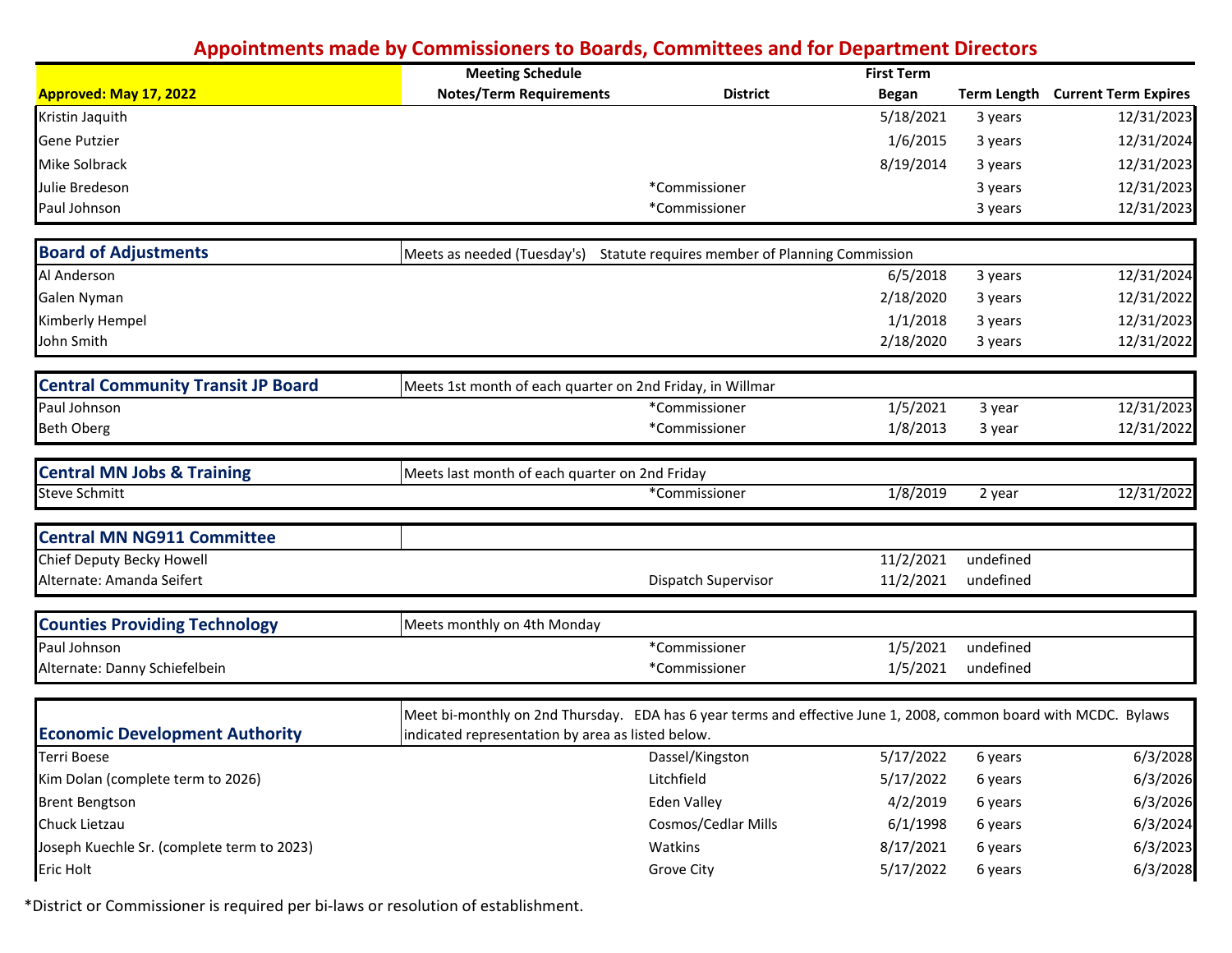|                                              | <b>Meeting Schedule</b>                                                                                                   |                                | <b>First Term</b> |              |                                  |
|----------------------------------------------|---------------------------------------------------------------------------------------------------------------------------|--------------------------------|-------------------|--------------|----------------------------------|
| Approved: May 17, 2022                       | <b>Notes/Term Requirements</b>                                                                                            | <b>District</b>                | <b>Began</b>      |              | Term Length Current Term Expires |
| Mark Smith                                   |                                                                                                                           | Darwin                         | 6/2/2007          | 6 years      | 6/3/2025                         |
| <b>Steve Schmitt</b>                         | Appointed with elected term                                                                                               | *Commissioner                  | 1/5/2021          | 4 years      | 6/3/2024                         |
| Danny Schiefelbein                           | Appointed with elected term                                                                                               | *Commissioner                  | 1/5/2021          | 4 years      | 6/3/2024                         |
| <b>Emergency Managers Advisory Committee</b> |                                                                                                                           |                                |                   |              |                                  |
| (EMAC)                                       |                                                                                                                           |                                |                   |              |                                  |
| Stephanie Johnson                            |                                                                                                                           | <b>Emergency Mgmt Director</b> |                   | Indefinitely |                                  |
| Alternate: Chief Deputy Becky Howell         |                                                                                                                           |                                | 4/6/2019          |              |                                  |
| <b>Emergency Services Board</b>              | Meets Quarterly in St. Cloud. 1 year term, annual appointments, made within 60 days of non-re-election.                   |                                |                   |              |                                  |
| Delegate: Steve Schmitt                      |                                                                                                                           | *Commissioner                  | 1/8/2019          | annual       | 12/31/2022                       |
| Alternate: Danny Schiefelbein                |                                                                                                                           |                                |                   |              |                                  |
| <b>Grove City Care</b>                       | Meets last Monday - monthly                                                                                               |                                |                   |              |                                  |
| <b>Steve Schmitt</b>                         |                                                                                                                           |                                |                   | annual       | 12/31/2022                       |
| <b>Hazard Mitigation Planning Task Force</b> |                                                                                                                           |                                |                   |              |                                  |
| <b>Committee</b>                             |                                                                                                                           |                                |                   |              |                                  |
| <b>Steve Schmitt</b>                         |                                                                                                                           | *Commissioner                  | 1/5/2021          |              |                                  |
| <b>Hospital Board</b>                        | Meet 2nd Monday, bi-monthly. Terms for Commissioners are 2 years with no limit, Citizens 3 year terms, limit 4 full terms |                                |                   |              |                                  |
| Kiza Olson                                   |                                                                                                                           |                                | 1/1/2018          | 3 years      | 12/31/2023                       |
| Al Liestman                                  |                                                                                                                           |                                | 1/1/2017          | 3 years      | 12/31/2022                       |
| Dr. Tim Peterson                             |                                                                                                                           | Chief of Staff                 |                   |              |                                  |
| John Spreiter                                |                                                                                                                           |                                | 2/17/2015         | 3 years      | 12/31/2023                       |
| Will Dolan                                   |                                                                                                                           |                                | 4/18/2017         | 3 years      | 12/31/2023                       |
| <b>Bill Ward</b>                             |                                                                                                                           |                                | 1/1/2013          | 3 years      | 12/31/2024                       |
| Paul Johnson                                 |                                                                                                                           | *Commissioner                  | 1/5/2021          | 3 years      | 12/31/2023                       |
| <b>Beth Oberg</b>                            |                                                                                                                           | *Commissioner                  | 1/8/2013          | 3 years      | 12/31/2024                       |
|                                              | Meet 4th Monday/monthly at 1:15 p.m. Membership shall reflect a county-wide distribution on a representative basis.       |                                |                   |              |                                  |
| <b>Housing Redevelopment Authority</b>       | Limit of no more than 2 consecutive terms.                                                                                |                                |                   |              |                                  |
| Beth Boyle                                   |                                                                                                                           | District 2                     | 7/14/2013         | 5 years      | 7/10/2023                        |
| Ronald Graham                                |                                                                                                                           | District 5                     | 11/19/2013        | 5 years      | 7/10/2026                        |
| Donald Brink (complete term)                 |                                                                                                                           | District 1                     | 7/21/2020         | 5 years      | 7/10/2022                        |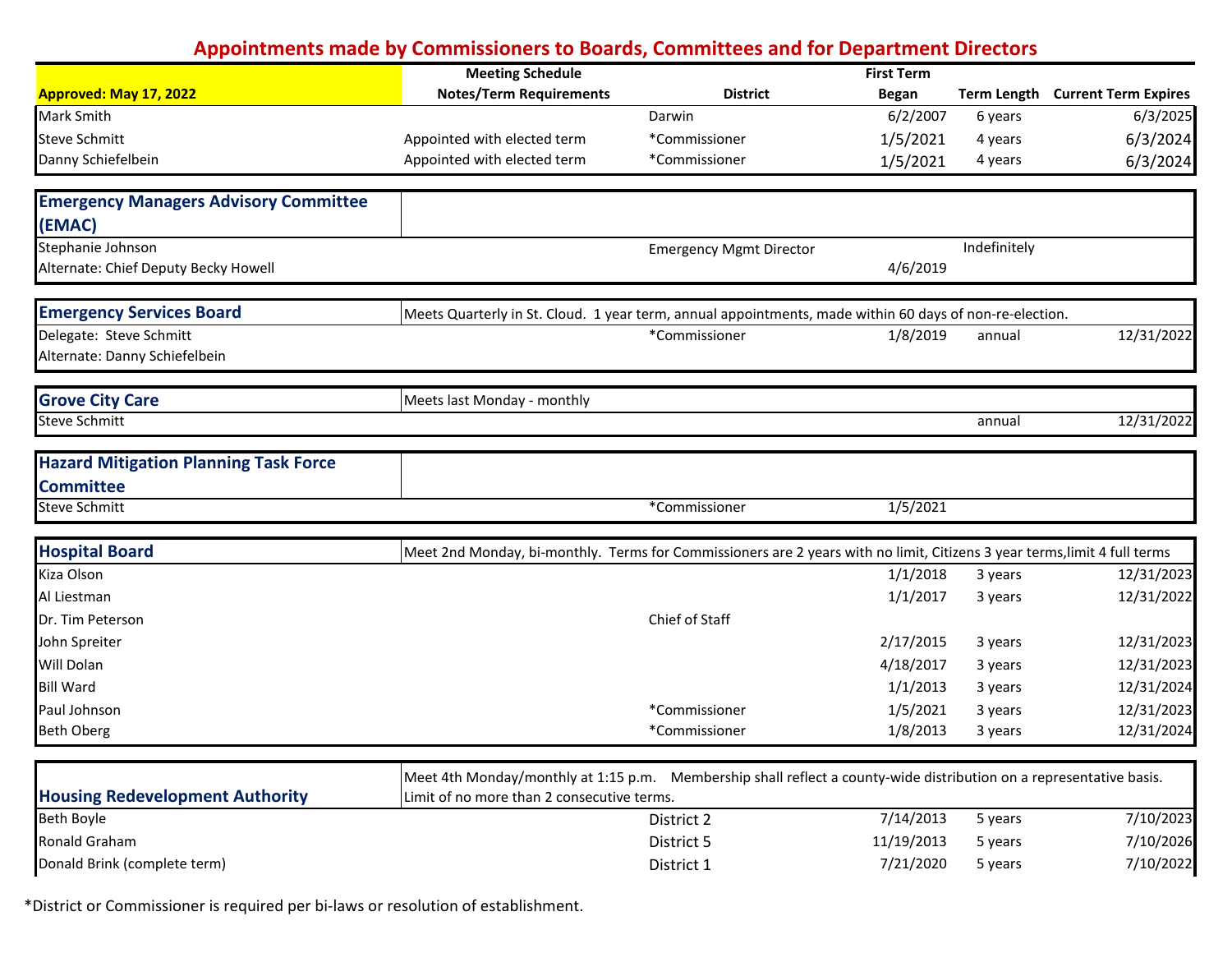|                                                     | <b>Meeting Schedule</b>                                                                                        |                                                                 | <b>First Term</b> |                     |                                  |
|-----------------------------------------------------|----------------------------------------------------------------------------------------------------------------|-----------------------------------------------------------------|-------------------|---------------------|----------------------------------|
| <b>Approved: May 17, 2022</b>                       | <b>Notes/Term Requirements</b>                                                                                 | <b>District</b>                                                 | <b>Began</b>      |                     | Term Length Current Term Expires |
| Robert "Jason" Harris                               |                                                                                                                | District 4                                                      | 11/7/2017         | 5 years             | 7/10/2024                        |
| Carol Bacon                                         | Voted in by tenants. Not bd appvd                                                                              | Sec.8 Pub Housing                                               | 5/22/2017         | 5 years             | 7/10/2023                        |
| <b>Keith Adams</b>                                  |                                                                                                                | District 3                                                      | 7/10/2020         | 5 Years             | 7/10/2025                        |
| <b>Beth Oberg</b>                                   |                                                                                                                | *Commissioner                                                   | 5/4/2021          |                     | 12/31/2022                       |
| <b>Humane Society Board</b>                         | Meets 4th Thursday monthly. Citizen represenation for individual counties is done by the Humane Society Board. |                                                                 |                   |                     |                                  |
| <b>Beth Oberg</b>                                   |                                                                                                                | *Commissioner                                                   |                   |                     |                                  |
| Cori Heacock, Jon Thoma, Lisa Carlson, Suzette Ivey |                                                                                                                | Citizens of Meeker County appointed by the Humane Society Board |                   |                     |                                  |
| <b>Law Library Committee</b>                        | <b>Annual Meeting</b>                                                                                          |                                                                 |                   |                     |                                  |
| <b>Beth Oberg</b>                                   |                                                                                                                | *Commissioner                                                   | 1/8/2013          | 3 year              | 12/31/2023                       |
| <b>Meeker/McLeod/Sibley Community Health</b>        |                                                                                                                |                                                                 |                   |                     |                                  |
| <b>Services Board</b>                               | Meets monthly on 2nd Thursday                                                                                  |                                                                 |                   |                     |                                  |
| <b>Beth Oberg</b>                                   |                                                                                                                | *Commissioner                                                   |                   |                     | 12/31/2022                       |
| Julie Bredeson                                      |                                                                                                                | *Commissioner                                                   |                   |                     | 12/31/2022                       |
| Alternate: Danny Schiefelbein                       |                                                                                                                |                                                                 |                   |                     | 12/31/2022                       |
| <b>Mid-Minnesota Development Commission</b>         | Meets as scheduled - approx 8 time per year                                                                    |                                                                 |                   |                     |                                  |
| <b>Steve Schmitt</b>                                |                                                                                                                | *Commissioner                                                   | 1/8/2019          | While in office     |                                  |
| <b>Minnesota Extension Service Committee</b>        | Meet 3rd Tuesday at 1:00 p.m. approx bi-monthly. Limit 2 full terms of three years each                        |                                                                 |                   |                     |                                  |
| Marla Thissen (at large)                            |                                                                                                                |                                                                 | 1/1/2018          | 3 years             | 12/31/2023                       |
| Corey Cervin (1)                                    |                                                                                                                |                                                                 | 1/1/2022          | 3 years             | 12/31/2024                       |
| Heather Thyen (3)                                   |                                                                                                                |                                                                 | 1/1/2018          | 3 years             | 12/31/2023                       |
| Jennifer Schiefelbein (4)                           |                                                                                                                |                                                                 | 1/1/2017          | 3 years             | 12/31/2022                       |
| Jennifer Welling (5)                                |                                                                                                                |                                                                 | 1/1/2022          | 3 years             | 12/31/2024                       |
| Chelsea Brown (complete term)                       |                                                                                                                |                                                                 | 1/1/2022          | 3 years             | 12/31/2022                       |
| Danny Schiefelbein                                  |                                                                                                                | *Commissioner                                                   | 1/5/2021          |                     | 12/31/2022                       |
| Julie Bredeson                                      |                                                                                                                | *Commissioner                                                   | 1/5/2021          |                     | 12/31/2022                       |
| Barb Loch                                           |                                                                                                                | <b>County Auditor</b>                                           |                   | Required by statute |                                  |
| <b>Minnesota Rural Counties</b>                     | Meets approximately 8-10 times/year at varying locations                                                       |                                                                 |                   |                     |                                  |
| <b>Steve Schmitt</b>                                |                                                                                                                | *Commissioner                                                   | 1/5/2021          | Indefinite          |                                  |
| Alternate: Julie Bredeson                           |                                                                                                                | *Commissioner                                                   | 1/5/2021          |                     |                                  |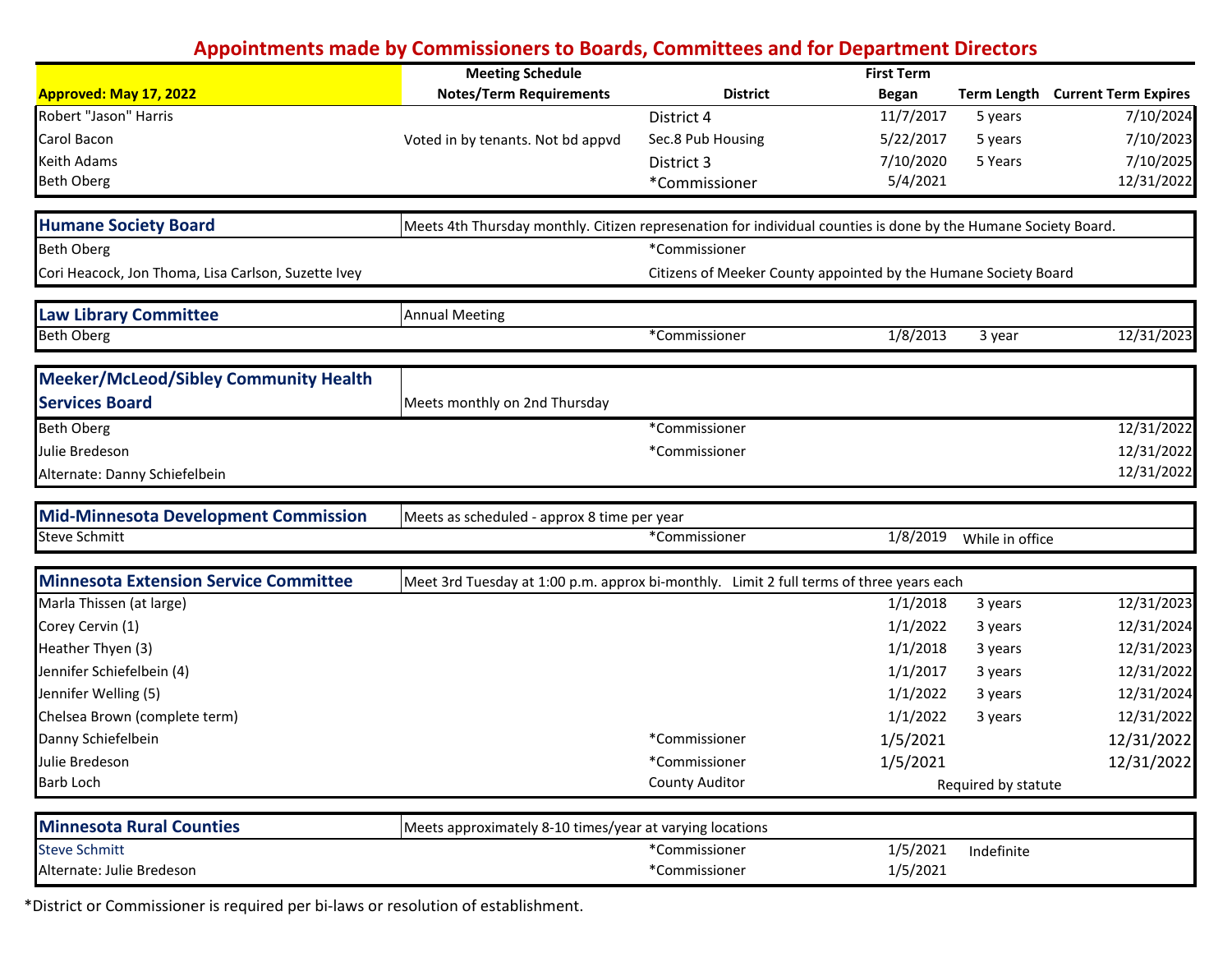|                                                     | <b>Meeting Schedule</b>                                                                                          |                 | <b>First Term</b> |            |                                  |
|-----------------------------------------------------|------------------------------------------------------------------------------------------------------------------|-----------------|-------------------|------------|----------------------------------|
| <b>Approved: May 17, 2022</b>                       | <b>Notes/Term Requirements</b>                                                                                   | <b>District</b> | <b>Began</b>      |            | Term Length Current Term Expires |
|                                                     |                                                                                                                  |                 |                   |            |                                  |
| <b>Nurse Family Partnership Governing Board</b>     | Meets 1st Monday in Feb, May, Aug & Nov in Willmar                                                               |                 |                   |            |                                  |
| <b>Beth Oberg</b>                                   |                                                                                                                  | *Commissioner   | 1/8/2013          | 3 year     | 12/31/2022                       |
| One Watershed One Plan: Mississippi and             |                                                                                                                  |                 |                   |            |                                  |
| <b>Middle Fork Crow River</b>                       | Meets annually/as needed                                                                                         |                 |                   |            |                                  |
| Danny Schiefelbein                                  |                                                                                                                  | *Commissioner   | 1/5/2021          | Indefinite |                                  |
| Alternate: Paul Johnson                             |                                                                                                                  | *Commissioner   | 1/5/2021          |            |                                  |
|                                                     |                                                                                                                  |                 |                   |            |                                  |
| <b>One Watershed One Plan: North Fork Crow</b>      |                                                                                                                  |                 |                   |            |                                  |
| <b>River</b>                                        | Meets as needed                                                                                                  |                 |                   |            |                                  |
| Danny Schiefelbein                                  |                                                                                                                  | *Commissioner   |                   | Indefinite |                                  |
|                                                     |                                                                                                                  |                 |                   |            |                                  |
| <b>One Watershed One Plan: South Fork Crow</b>      |                                                                                                                  |                 |                   |            |                                  |
| <b>River</b>                                        | Meets as needed                                                                                                  |                 |                   |            |                                  |
| Paul Johnson                                        |                                                                                                                  | *Commissioner   | 9/7/2021          | Indefinite |                                  |
| Alternate: Steve Schmitt                            |                                                                                                                  | *Commissioner   | 9/7/2021          |            |                                  |
| <b>PACT for Families Chief Elected Officials Bd</b> | Meets 2nd Wednesday monthly                                                                                      |                 |                   |            |                                  |
| Paul Johnson                                        |                                                                                                                  | *Commissioner   | 1/5/2021          |            | 12/31/2022                       |
| Alternate: Steve Schmitt                            |                                                                                                                  | *Commissioner   | 3/16/2021         |            | 12/31/2022                       |
|                                                     | Meet 3rd Wednesday, bi-monthly. Member from each Commissioner District per establishment resolution. Limit of no |                 |                   |            |                                  |
| <b>Park Board</b>                                   | more than 5 consecutive 3-year terms.                                                                            |                 |                   |            |                                  |
| Roger Eckert                                        |                                                                                                                  | 4th District    | 5/1/2016          | 3 years    | 5/1/2025                         |
| <b>Paul Fank</b>                                    |                                                                                                                  | At-Large Seat   | 6/7/2016          | 3 years    | 5/1/2024                         |
| Don Konietzko (completed term beginning 2013)       |                                                                                                                  | 1st District    | 5/1/2013          | 3 years    | 5/1/2024                         |
| <b>Robert Pederson</b>                              |                                                                                                                  | 5th District    | 6/3/2014          | 5 years    | 5/1/2025                         |
| Lorlane Schmeling                                   |                                                                                                                  | 3rd District    | 5/5/2015          | 3 years    | 5/1/2023                         |
| Kimberly Ertl                                       |                                                                                                                  | 2nd District    | 5/5/2020          | 3 years    | 5/1/2023                         |
| <b>Personnel Board of Appeals</b>                   |                                                                                                                  |                 |                   |            |                                  |
|                                                     | Meets as needed. No specific Commissioner District requirements.                                                 |                 |                   |            |                                  |
| <b>Stacy Gray</b>                                   |                                                                                                                  |                 | 1/1/2022          | 3 years    | 12/31/2024                       |
| <b>Steve Plaisance</b>                              |                                                                                                                  |                 | 1/1/2021          | 2 years    | 12/31/2022                       |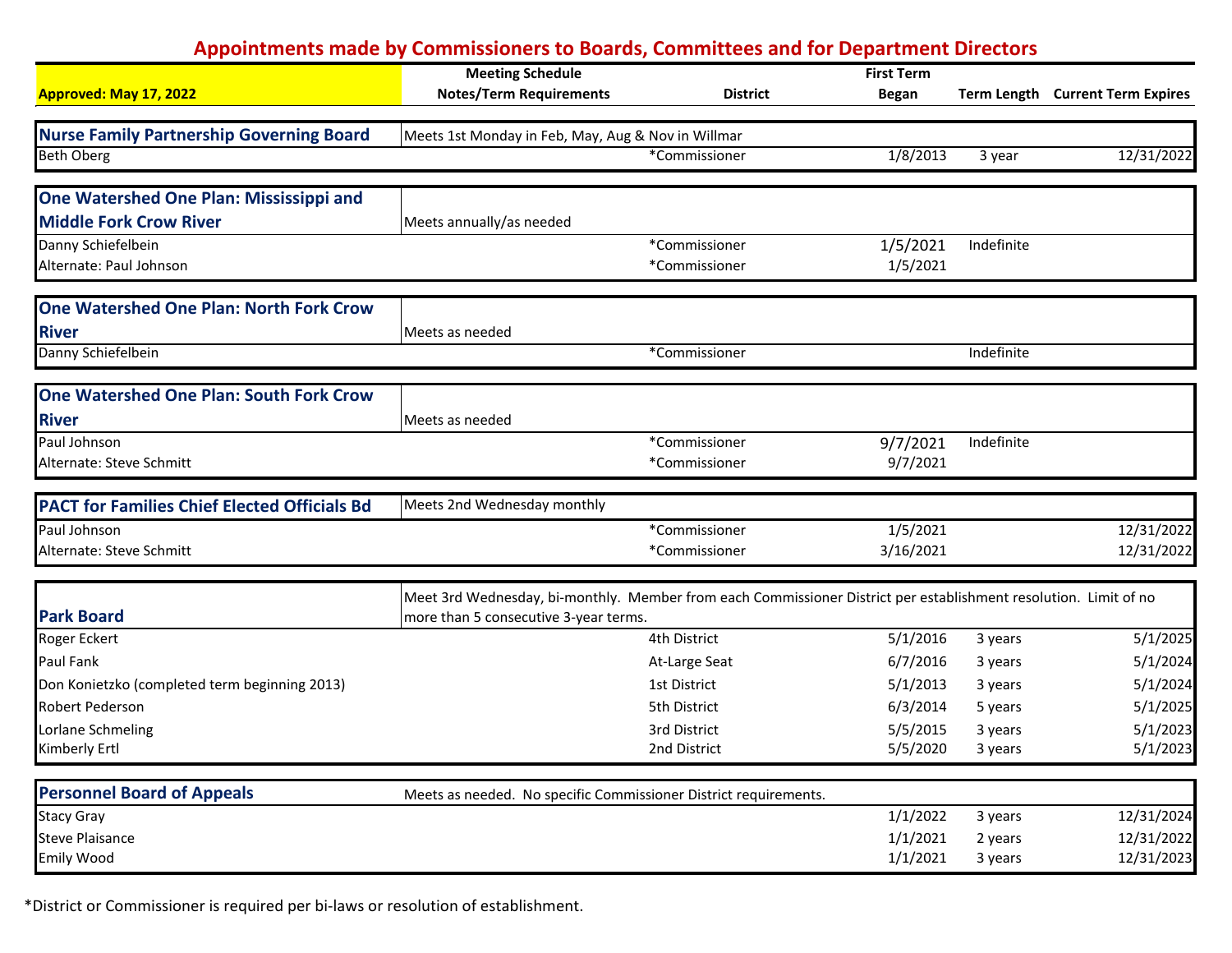|                                               | <b>Meeting Schedule</b>                                                                                               |                                                                | <b>First Term</b> |            |                                  |
|-----------------------------------------------|-----------------------------------------------------------------------------------------------------------------------|----------------------------------------------------------------|-------------------|------------|----------------------------------|
| <b>Approved: May 17, 2022</b>                 | <b>Notes/Term Requirements</b>                                                                                        | <b>District</b>                                                | <b>Began</b>      |            | Term Length Current Term Expires |
|                                               |                                                                                                                       |                                                                |                   |            |                                  |
| <b>Planning Commission</b>                    | Meets the 3rd Tuesday/monthly. No specific districts.                                                                 |                                                                |                   |            |                                  |
| <b>Jesse Turck</b>                            |                                                                                                                       |                                                                | 1/1/2022          | 3 years    | 12/31/2024                       |
| John Smith                                    |                                                                                                                       |                                                                | 1/5/2021          | 3 years    | 12/31/2023                       |
| Greg Euerle                                   |                                                                                                                       |                                                                | 5/1/2016          | 3 years    | 12/31/2022                       |
| Kimberly Hempel                               |                                                                                                                       |                                                                | 5/1/2014          | 3 years    | 12/31/2023                       |
| Greg Jans                                     |                                                                                                                       |                                                                | 5/15/2009         | 3 years    | 12/31/2024                       |
| Leslie Loff                                   |                                                                                                                       |                                                                | 5/1/2013          | 3 years    | 12/31/2022                       |
| Cory Salzl                                    |                                                                                                                       |                                                                | 1/1/2020          | 3 years    | 12/31/2022                       |
| <b>Prime Health</b>                           | Meets quarterly on 3rd Thursday in Alexandria. Limit 3 full terms of 3 years                                          |                                                                |                   |            |                                  |
| <b>Beth Oberg</b>                             |                                                                                                                       | *Commissioner                                                  | 1/5/2021          | 3 year     | 12/31/2023                       |
| Alternate: Andrew Letson                      |                                                                                                                       |                                                                | 1/5/2021          | 3 year     | 12/31/2023                       |
| <b>Prime West</b>                             | Meets 1st Thursday monthly in Alexandria                                                                              |                                                                |                   |            |                                  |
| <b>Beth Oberg</b>                             |                                                                                                                       | *Commissioner                                                  | 1/5/2021          |            |                                  |
| Alternate: Paul Johnson                       |                                                                                                                       | *Commissioner                                                  | 1/5/2021          |            |                                  |
| <b>ProWorks</b>                               | Meets 4th Tuesday quarterly                                                                                           | (County Board may make a recommendation to the ProWorks Board) |                   |            |                                  |
| Paul Johnson                                  |                                                                                                                       |                                                                | 1/5/2021          | 3 year     | 12/31/2024                       |
| <b>Public Health Advisory</b>                 | Meets the 4th Wednesday of odd months at 8 a.m. in Litchfield. Bylaws allow for up to 10 members, but need 7 minimum. |                                                                |                   |            |                                  |
| Louis Brooks                                  |                                                                                                                       | District 1                                                     | 1/1/2017          | 3 year     | 12/31/2024                       |
| <b>VACANT</b>                                 |                                                                                                                       | District 4                                                     |                   | 3 year     |                                  |
| <b>VACANT</b>                                 |                                                                                                                       | District 3                                                     | 1/7/2014          | 3 year     | 12/31/2022                       |
| Dianne Barka                                  |                                                                                                                       | District 3                                                     | 1/1/2020          | 3 year     | 12/31/2022                       |
| Kati Klitzke                                  |                                                                                                                       | District 3                                                     | 5/18/2021         | 3 year     | 12/31/2023                       |
| Kari Olson                                    |                                                                                                                       | District 5                                                     | 3/7/2017          | 3 year     | 12/31/2022                       |
| Dr. Richard Searl                             |                                                                                                                       | District 1                                                     | 2/3/2004          | 2 year     | 12/31/2023                       |
| Julie Bredeson                                |                                                                                                                       | *Commissioner District 2                                       | 1/5/2021          | 2 year     | 12/31/2022                       |
| <b>Radio Owners &amp; Operators Committee</b> | Meets 3rd Thursday monthly                                                                                            |                                                                |                   |            |                                  |
| <b>Brian Cruze</b>                            |                                                                                                                       |                                                                |                   | Indefinite |                                  |
| Alternate: Chief Deputy Becky Howell          |                                                                                                                       |                                                                | 11/2/2021         |            |                                  |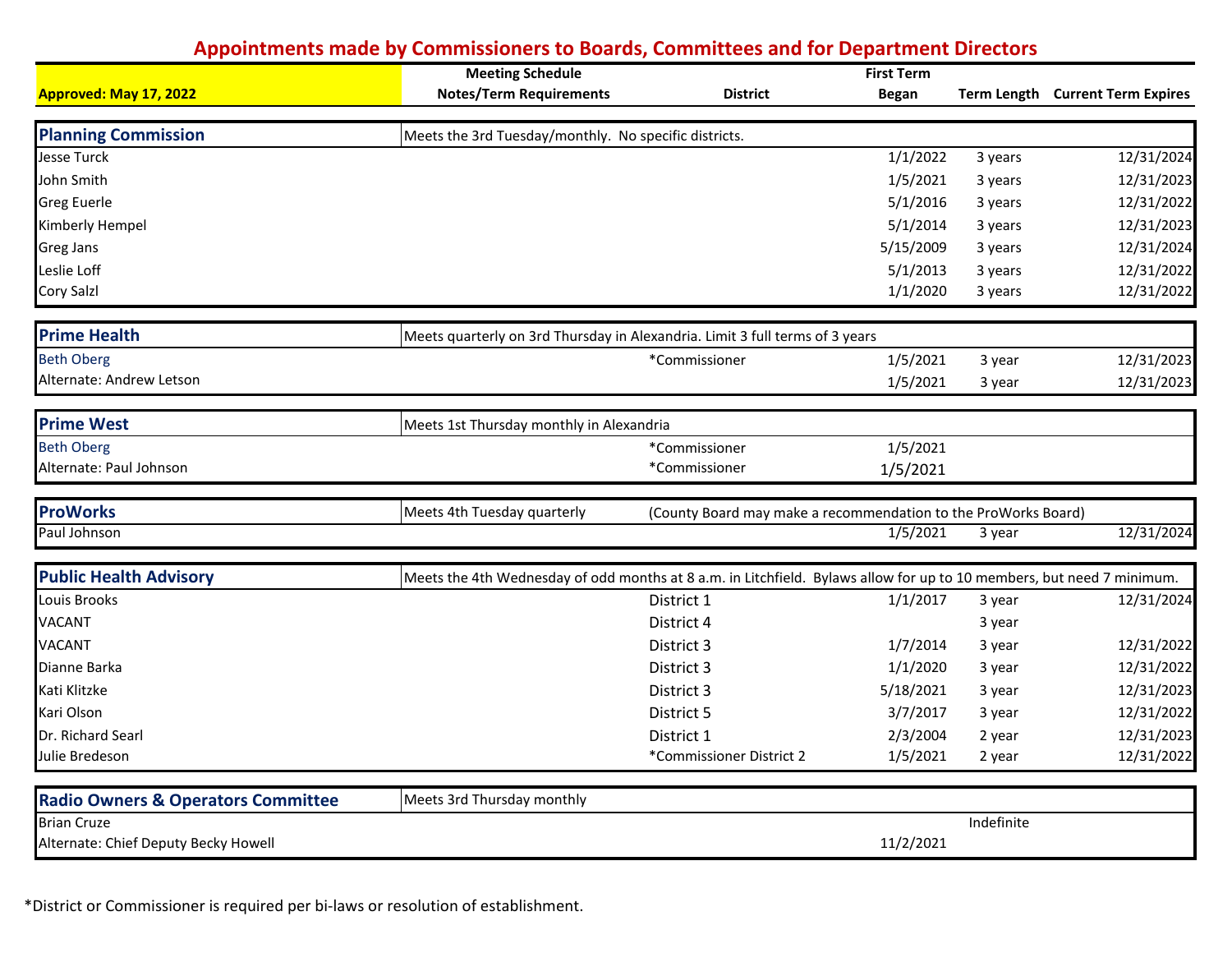|                                                | <b>Meeting Schedule</b>                                                                                            |                        | <b>First Term</b> |            |                                  |
|------------------------------------------------|--------------------------------------------------------------------------------------------------------------------|------------------------|-------------------|------------|----------------------------------|
| Approved: May 17, 2022                         | <b>Notes/Term Requirements</b>                                                                                     | <b>District</b>        | <b>Began</b>      |            | Term Length Current Term Expires |
|                                                |                                                                                                                    |                        |                   |            |                                  |
| <b>Regional Advisory Committee (RAC)</b>       | Meets 2nd Friday monthly in St. Cloud                                                                              |                        |                   |            |                                  |
| <b>Brian Cruze</b>                             |                                                                                                                    |                        |                   | Indefinite |                                  |
| Alternate: Chief Deputy Becky Howell           |                                                                                                                    |                        | 11/2/2021         |            |                                  |
| <b>Regional Library Board</b>                  | Meets Thursday on or after 10th of each month. Limit 3 full terms, one Commissioner and one at large position      |                        |                   |            |                                  |
| Marlys Bjur                                    |                                                                                                                    | At Large position      | 5/7/2019          | 3 year     | 12/31/2022                       |
| Julie Bredeson                                 |                                                                                                                    | *Commissioner          | 1/5/2021          | 3 year     | 12/31/2023                       |
| <b>Regional Logger Committee</b>               | To be determined                                                                                                   |                        |                   |            |                                  |
| <b>Sheriff Brian Cruze</b>                     |                                                                                                                    |                        | 1/5/2021          |            |                                  |
| Alternate: Chief Deputy Becky Howell           |                                                                                                                    |                        | 11/2/2021         |            |                                  |
| <b>Southwest MN Emergency Medical Services</b> |                                                                                                                    |                        |                   |            |                                  |
| <b>Corporate Board</b>                         | Limit of 2 three-year terms max. Member of emergency service org, public elected official or a county commissioner |                        |                   |            |                                  |
| Chief Deputy Becky Howell                      | (chg effective May 20, 2014)                                                                                       |                        | 5/2/2017          | 3 year     | 5/2/2023                         |
| Alternate: PT Deputy Jeff Ho                   |                                                                                                                    |                        | 1/18/2022         |            | 1/18/2024                        |
| <b>State Dept. and County Transportation</b>   |                                                                                                                    |                        |                   |            |                                  |
| <b>Building Management Committee</b>           |                                                                                                                    |                        |                   |            |                                  |
| Phillip Schmalz                                |                                                                                                                    | <b>County Engineer</b> |                   |            |                                  |
| Andrew Letson                                  |                                                                                                                    | Administrator          |                   |            |                                  |
| Paul Johnson                                   |                                                                                                                    | *Commissioner          | 1/5/2021          |            |                                  |
| Alternate: Danny Schiefelbein                  |                                                                                                                    | *Commissioner          | 1/5/2021          |            |                                  |
| <b>United Community Action Partnership</b>     |                                                                                                                    |                        |                   |            |                                  |
| (Formerly Heartland Community Action Agency)   | Meets monthly on 4th Thursday in Cosmos                                                                            |                        |                   |            |                                  |
| Paul Johnson                                   |                                                                                                                    | *Commissioner          | 1/5/2021          |            |                                  |
|                                                | Meets monthly - most often 2nd Thursday. Each representative county nominates for 2 board seats: one must be a     |                        |                   |            |                                  |
| <b>Woodland Mental Health Center Board</b>     | Commissioner and 1 is at-large.                                                                                    |                        |                   |            |                                  |
| Danny Schiefelbein                             |                                                                                                                    | *Commissioner          | 1/5/2021          | 4 year     | 12/31/2024                       |
| Beth Oberg                                     |                                                                                                                    | At Large Position      | 8/5/2014          | 4 year     | 12/31/2022                       |
|                                                |                                                                                                                    |                        |                   |            |                                  |
| <b>Watershed Boards:</b>                       | Requires advertising the position and appointment must be made 30 days prior to term expiration.                   |                        |                   |            |                                  |